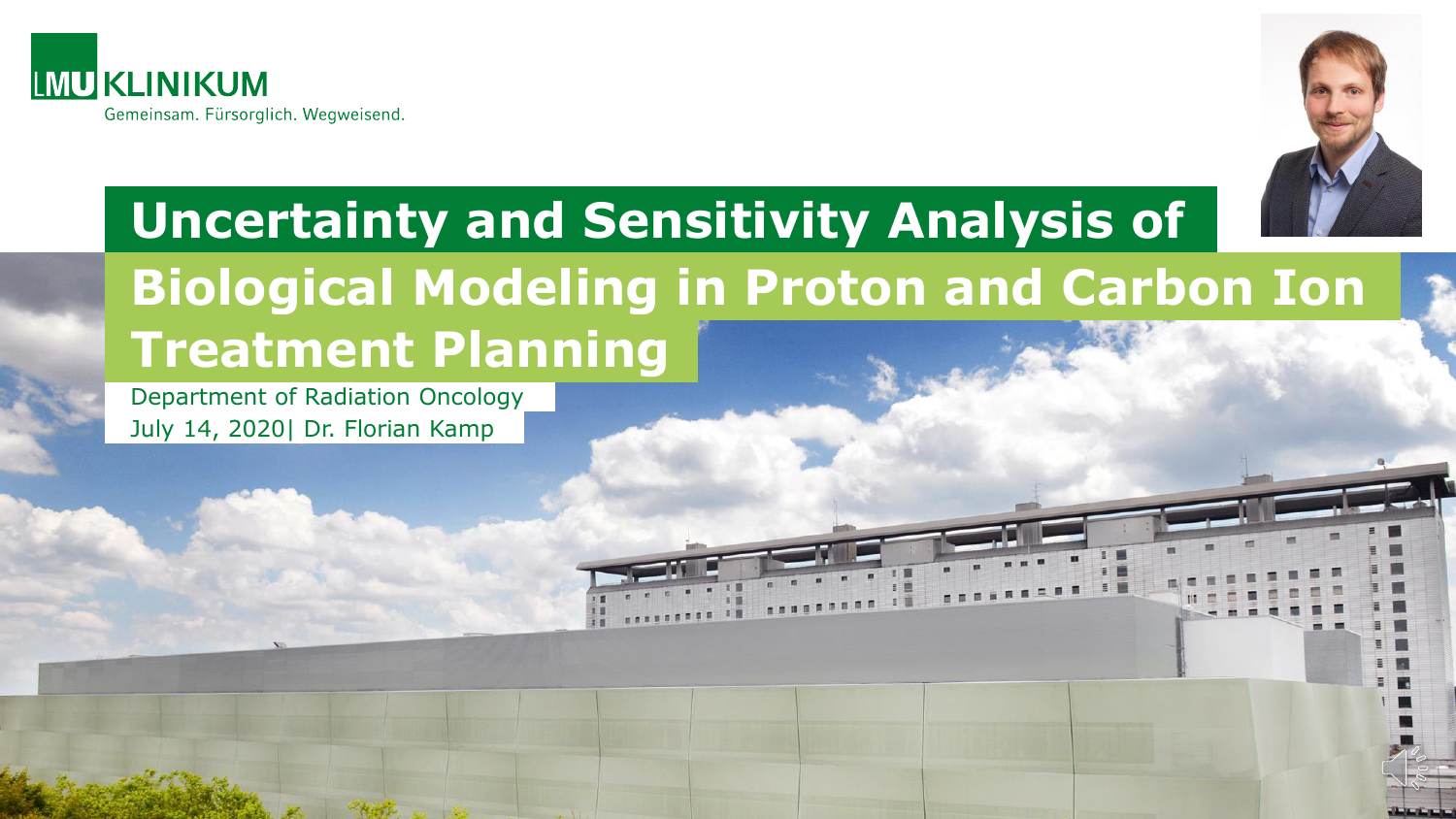



**Research and development funds from ViewRay** 

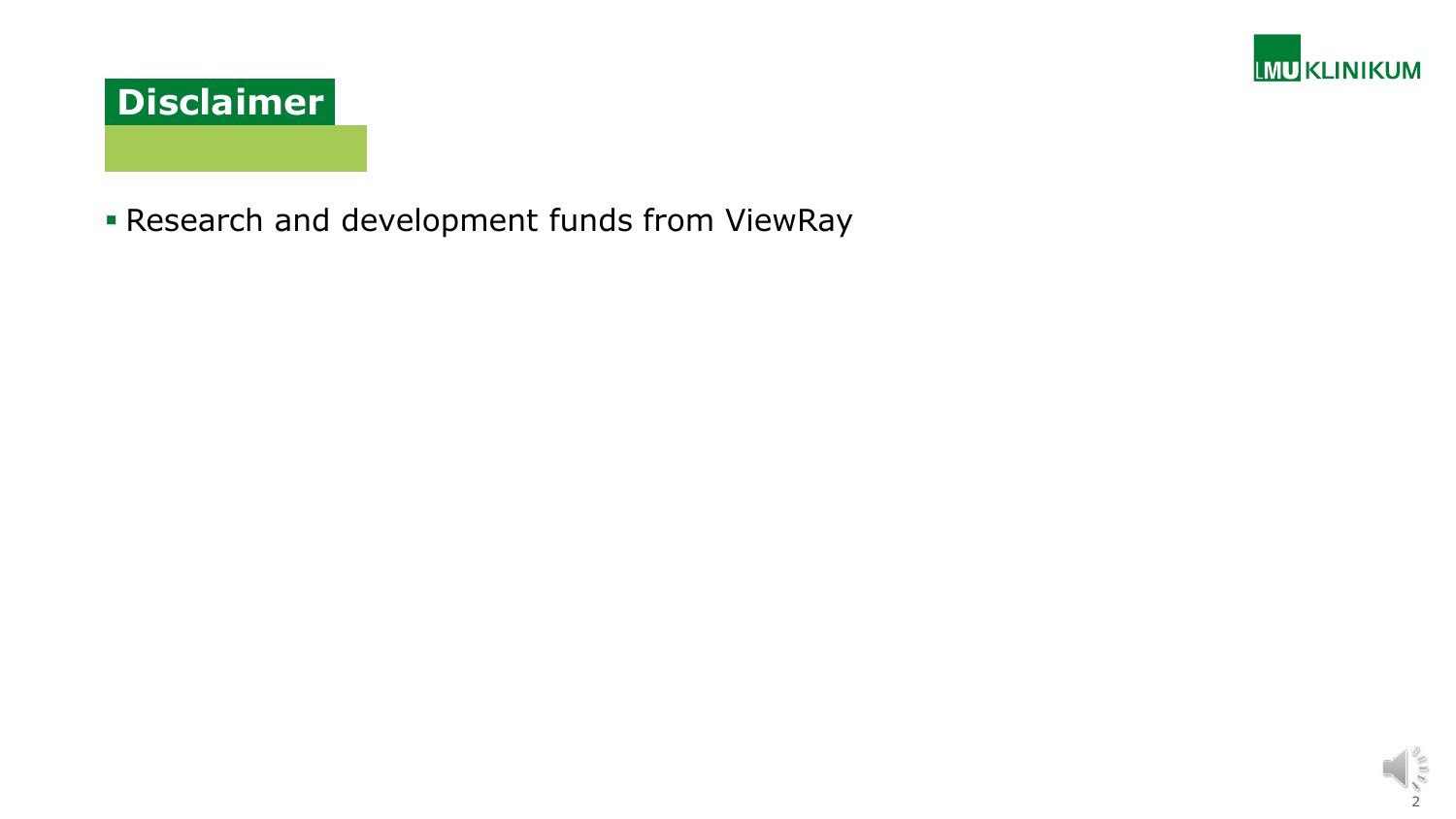# **Learning objectives**

- **-Linear-quadratic model as basis for RBE modeling** 
	- Parameters
	- **In Isoeffective RBE definition**
- Differences in RBE modeling between proton and carbon ions
	- **Fragmentation**
	- **RBE prediction for carbon ions**
- Uncertainties in RBE modeling
	- Origin, impact and analysis
	- Variance-based uncertainty and sensitivity analysis



**IMU KLINIKUM** 

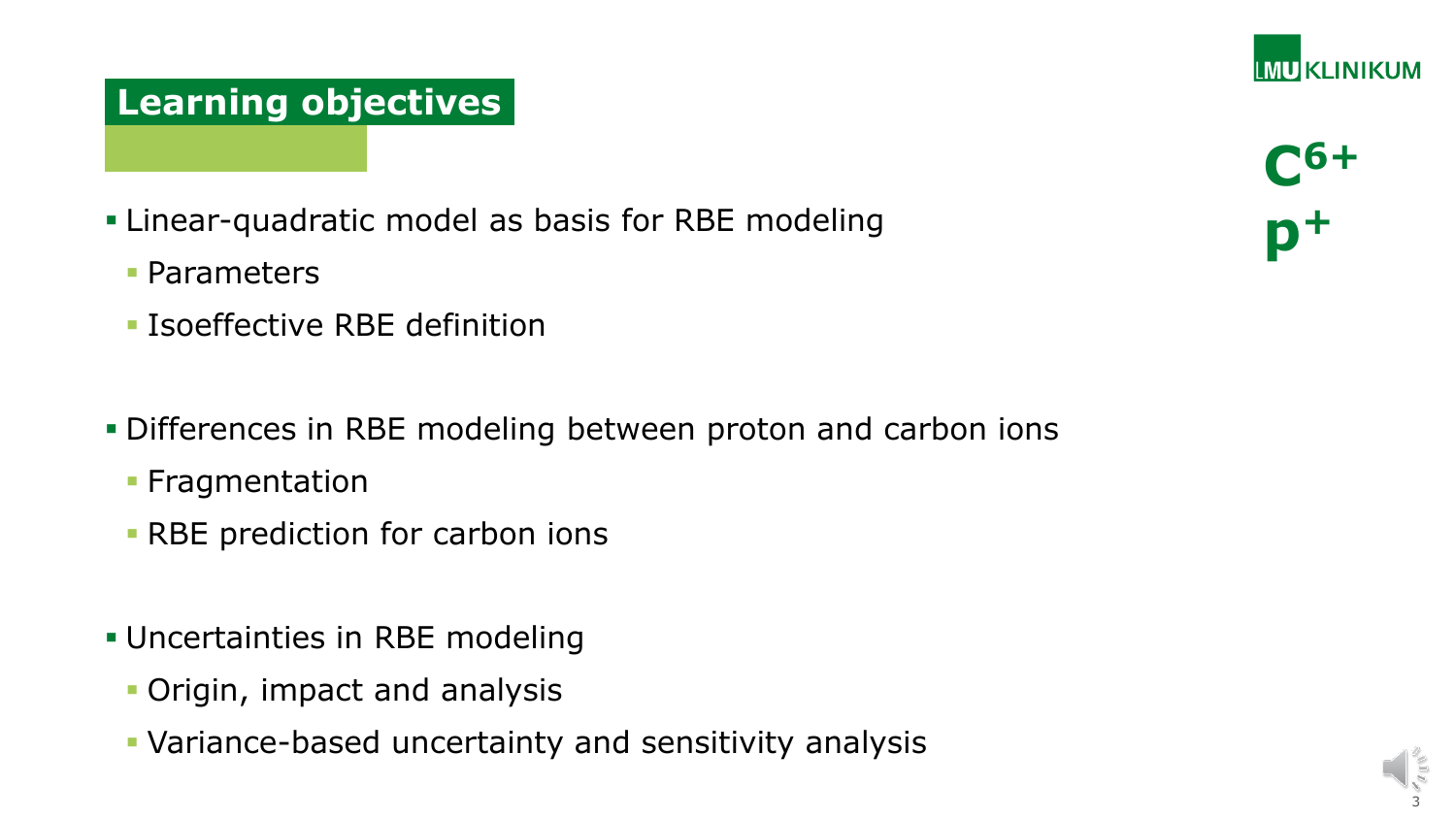# **Relative biological effectiveness (RBE)**



Linear-quadratic (LQ) model:

$$
S(d) = \exp(-\alpha d - \beta d^2)
$$

Relative biological effectiveness:

$$
RBE = \frac{d_x}{d_p}\Big|_{S=const}
$$
  

$$
RBE = \frac{-\alpha_x + \sqrt{\alpha_x^2 + 4d_p\beta_x(\alpha_p + \beta_p d_p)}}{2\beta_x d_p}
$$

biological dose-response modeling:

$$
\alpha_p(\alpha_x, \beta_x, Z_{ion}, \text{LET}_{ion}, \text{cell})
$$

$$
\beta_p(\alpha_x, \beta_x, Z_{ion}, \text{LET}_{ion}, \text{cell})
$$

RBE-weighted dose:

$$
RWD = RBE \cdot d_p
$$
  
\n
$$
RWD = RBE(\alpha_p(...), \beta_p(...), \alpha_x, \beta_x, d_p) \cdot d_p
$$

**LMU KLINIKUM** 

**C6+ (p<sup>+</sup>)**

4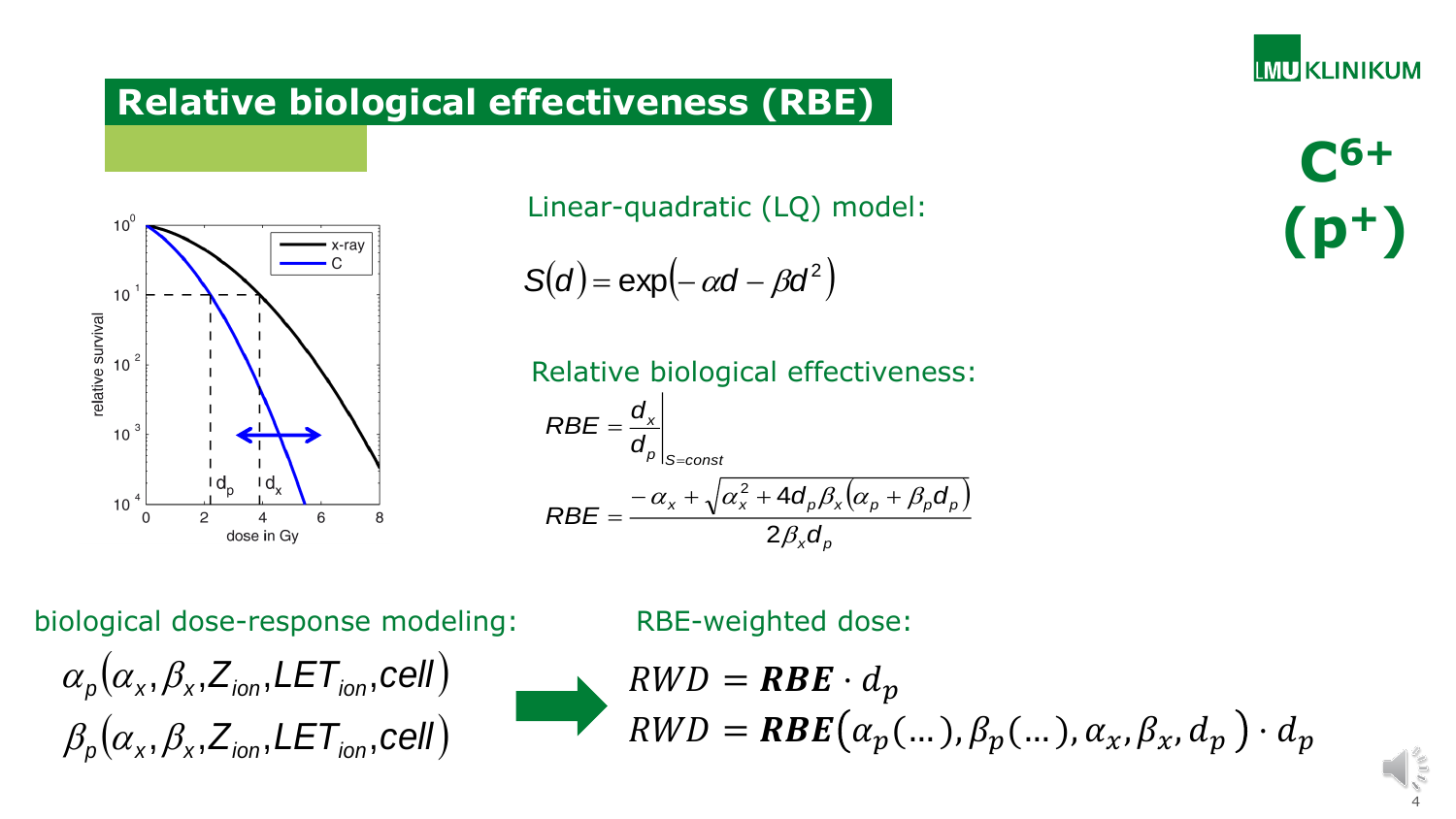

# **Differences between p<sup>+</sup> and C6+ Fragmentation**





300



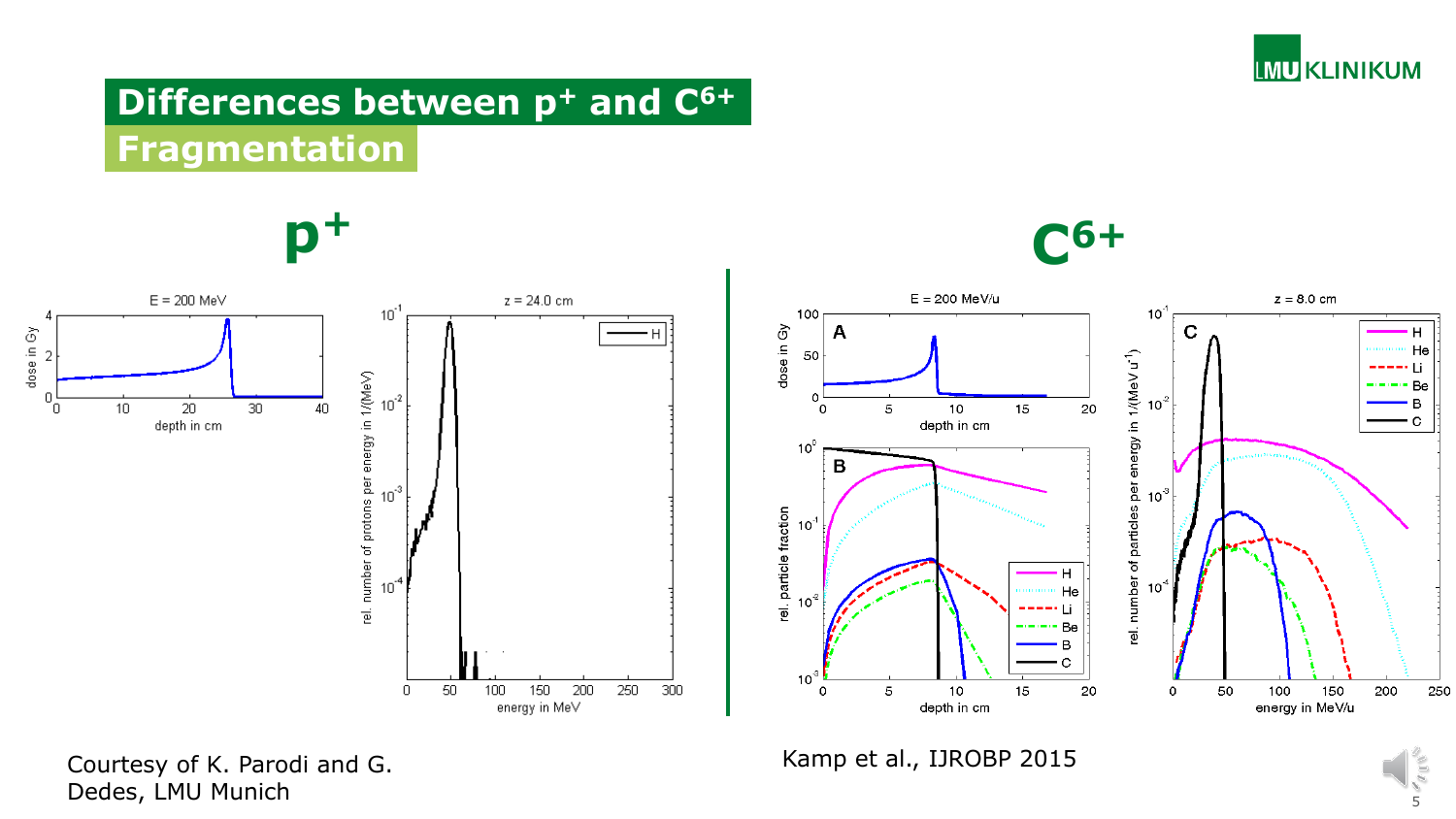

**C6+**

### **Influence of fragmentation on RBE and RWD**



- Accounting for fragmentation reduces RBE
- **It is crucial:** underestimation of needed dose of up to 30% without fragmentation
- General: RBE is a main factor for carbon ion RT



Kamp et al., IJROBP 2015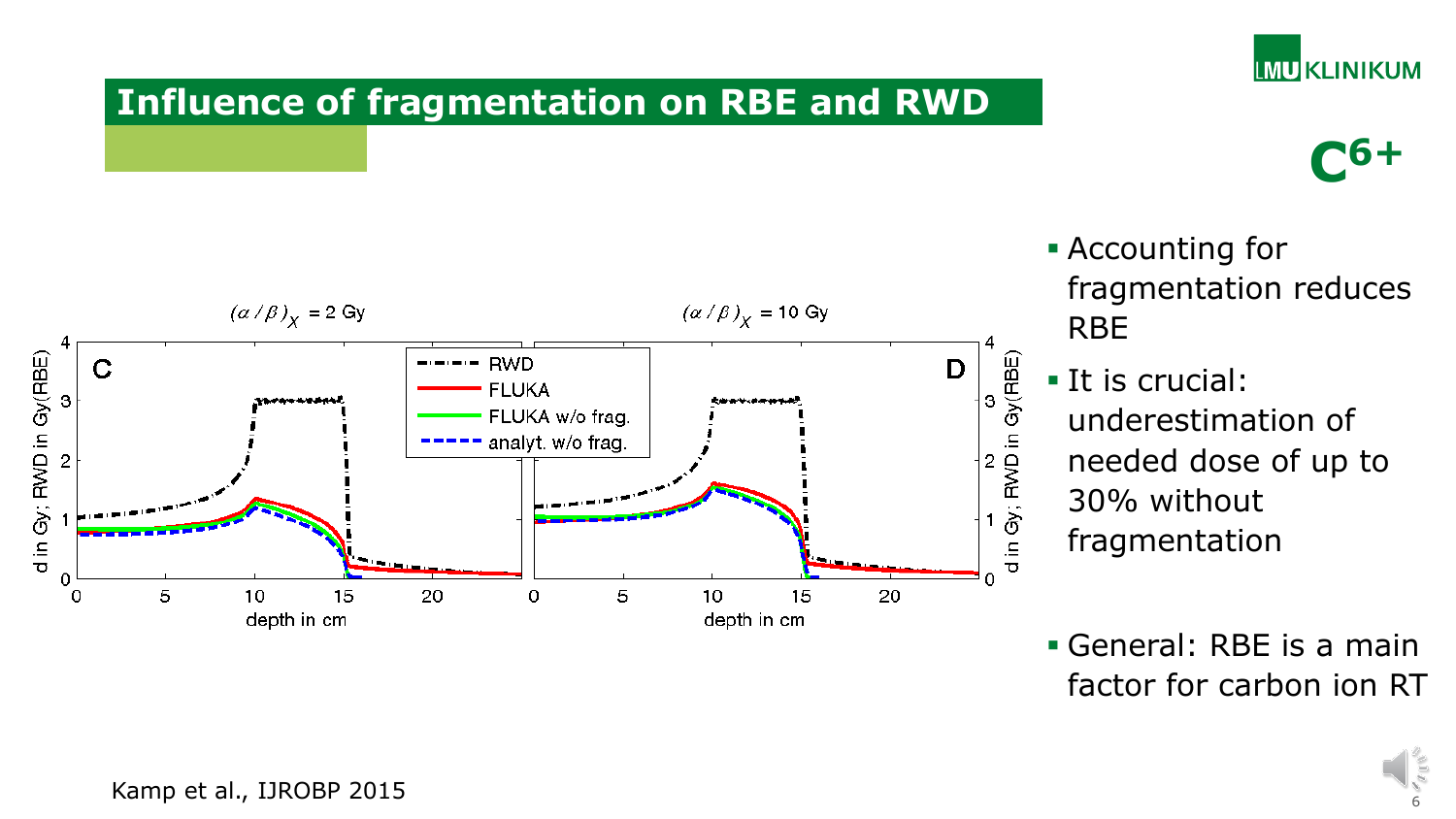## **Uncertainties in RBE modeling**

$$
\alpha_p(\alpha_x, \beta_x, Z_{\text{ion}}, \text{LET}_{\text{ion}}, \text{cell})
$$

$$
\beta_p(\alpha_x, \beta_x, Z_{\text{ion}}, \text{LET}_{\text{ion}}, \text{cell})
$$

Many factors:

- **Determination of radiosensitivity parameters**
- Validity of the LQ-model
- Extrapolation from in-vitro experiments to the human body
- Uncertainties in the biological models and their parameters / assumptions
- …
- **Every model is wrong, some are usefull\***

\*George Box, https://en.wikipedia.org/wiki/All\_models\_are\_wrong



7

**IMU KLINIKUM**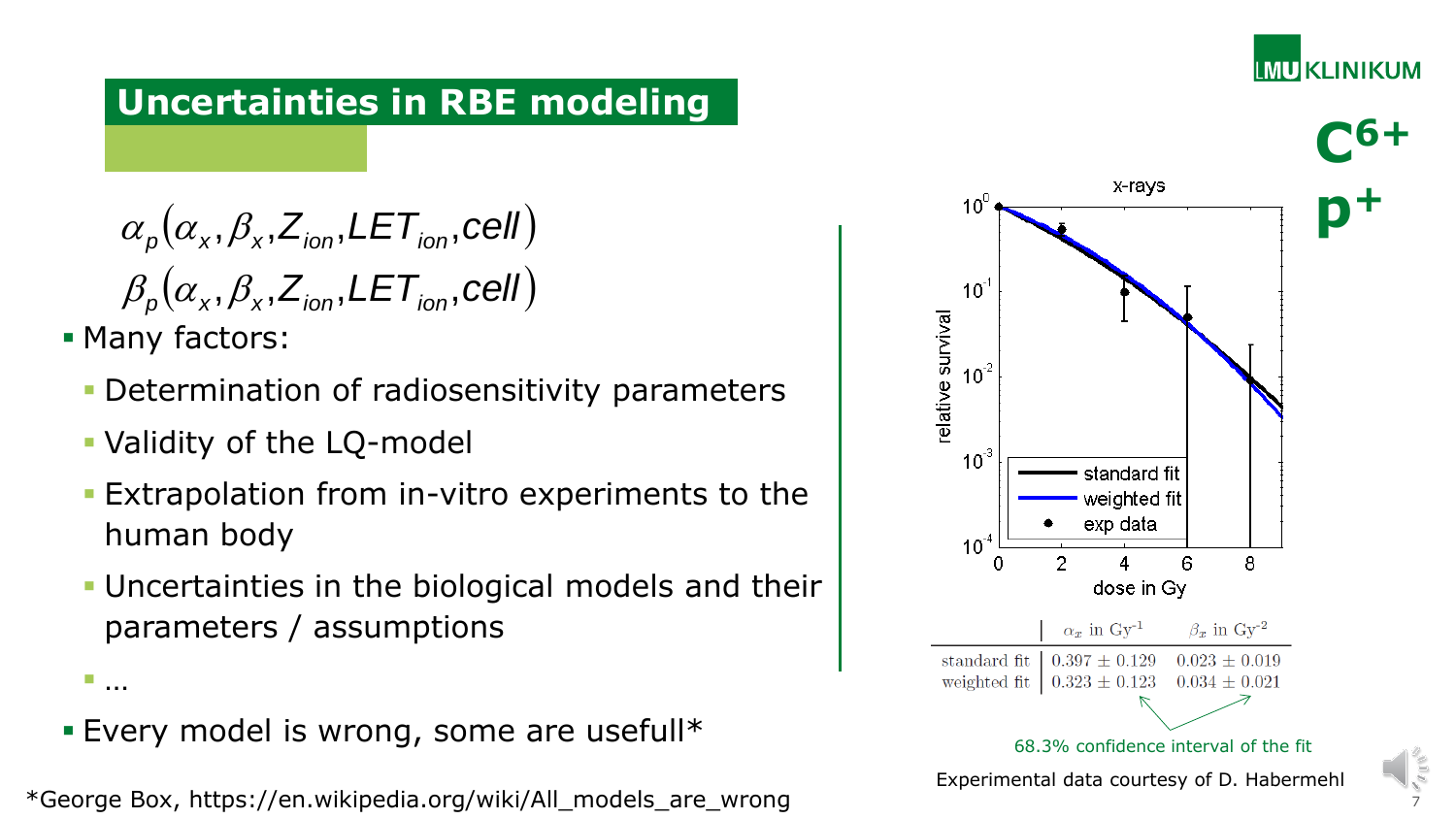

### **Example: Impact of uncertainties**

Change one biological modeling  $(\Sigma/\Sigma_X)$  parameter by 10%  $RWD = RBE \cdot d$ 



**C6+**

 Multi-field biological optimization with RMF model for carbon ion RT

$$
\mathbb{P} \cdot (\alpha_X/\beta_X) = 2 \text{ Gy}
$$

**5%** deviation in *RWD*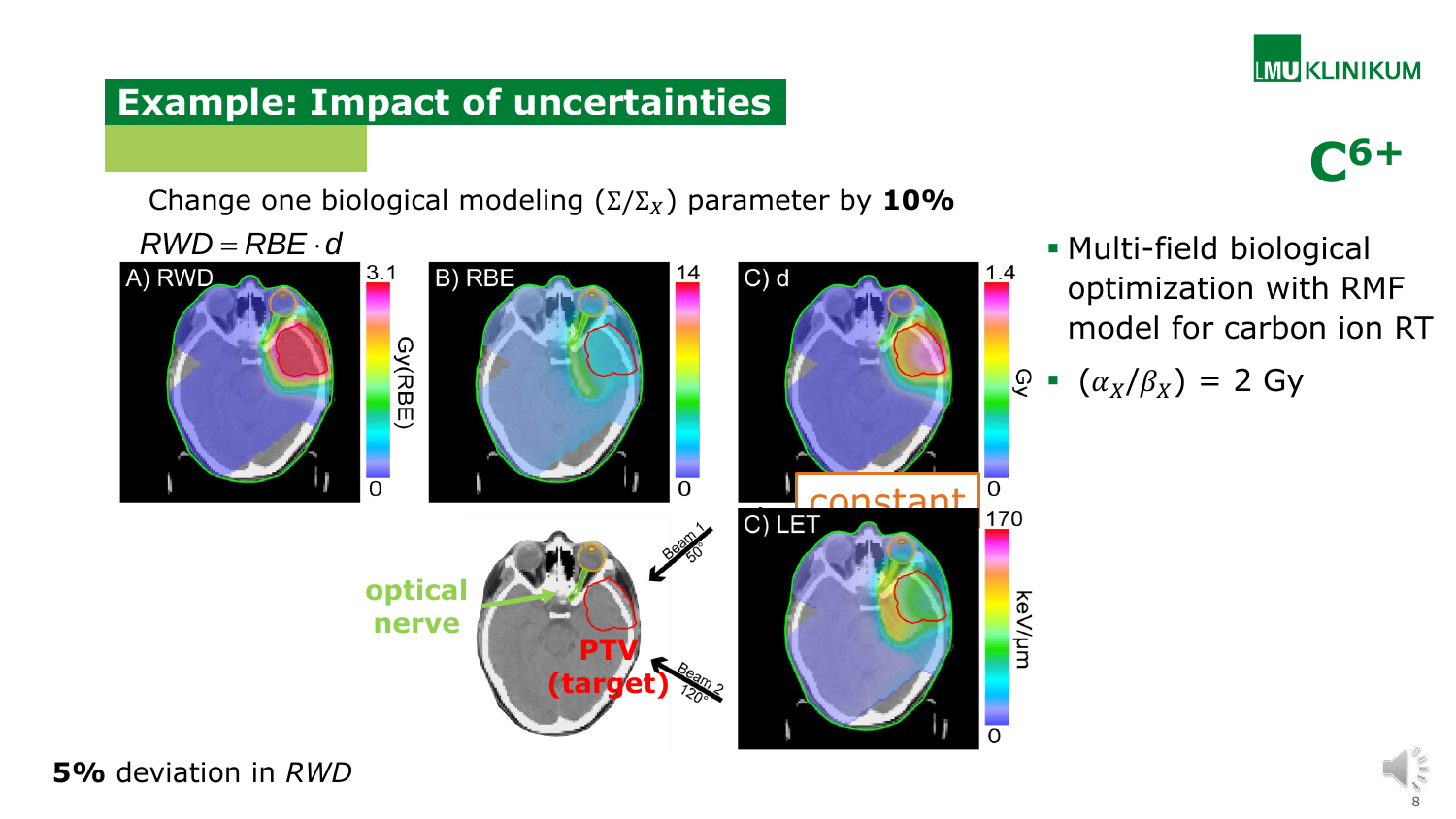

# **Uncertainty and sensitivity analysis Teaser**

- All RBE model predictions are uncertain
- **Uncertainty and sensitivity analysis** mostly done by changing one parameter at a time in the model.



 Variance-based uncertainty and sensitivity analysis to combine "physical" uncertainties in

**range**

- **setup** (isocenter shifts)
- with uncertainties in RBE prediction originating from:
	- $\boldsymbol{\alpha}_x$  and  $\boldsymbol{\beta}_x$  (or  $(\boldsymbol{\alpha}_x/\boldsymbol{\beta}_x)$ )
	- RBE model **input parameters**

$$
\sqrt{\frac{2}{5}}
$$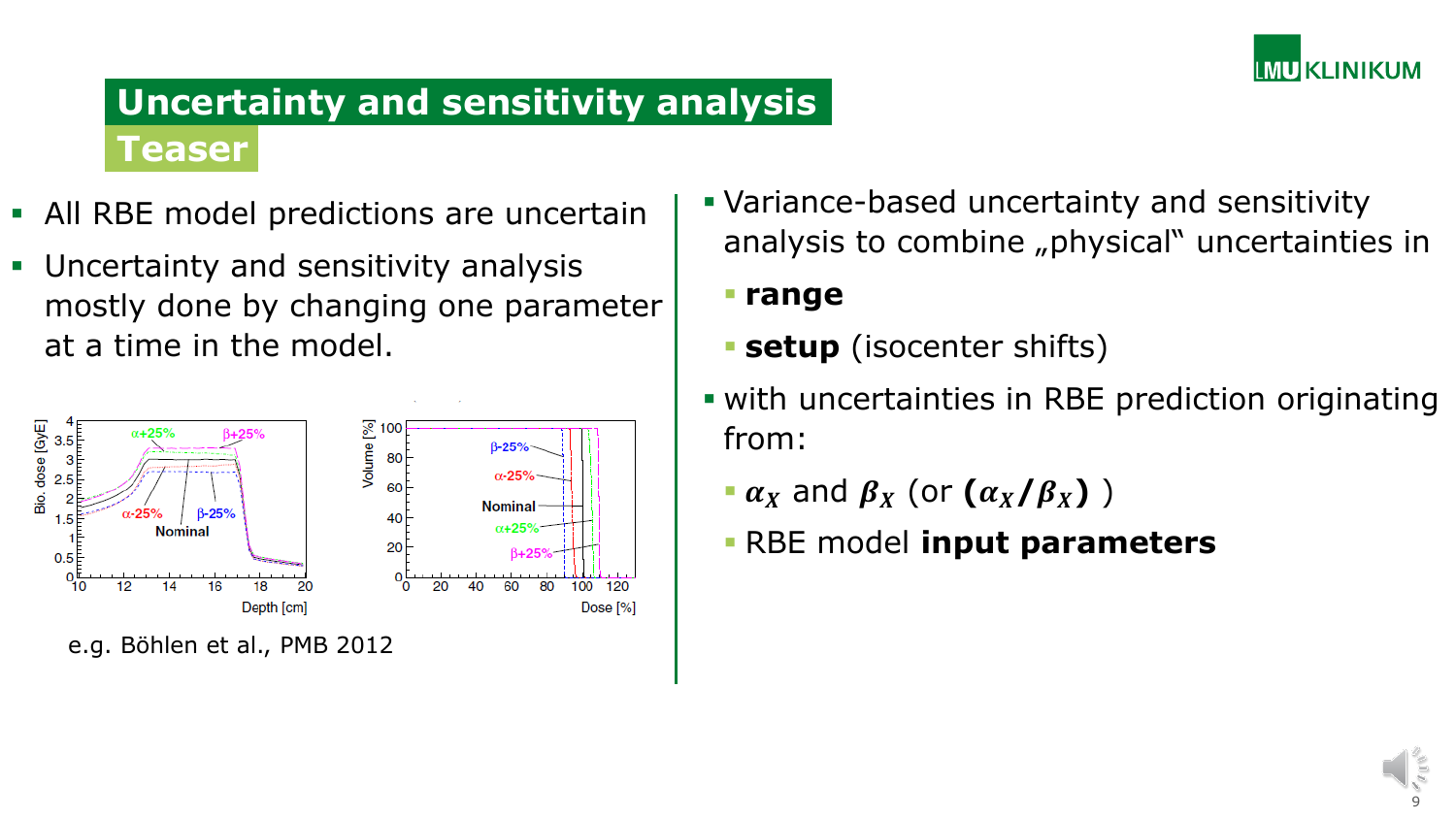

# **Variance-based uncertainty analysis Add uncertainites to treatment planning**

- **Execute RWD calculation many** times  $(10^3 - 10^4)$  with randomly and simultaneously changed:
	- Isocenter
	- Range
	- Biological model parameters
- Requirements:
	- **Fast RBE model execution given** changed input\*
	- **Fast RWD calculation**

\*e.g. Wedenberg et al. Acta Oncol, 2013 , or RMF model as described in Kamp et al. PMB, 2017



Hofmaier et al., conditionally accepted Med. Phys.

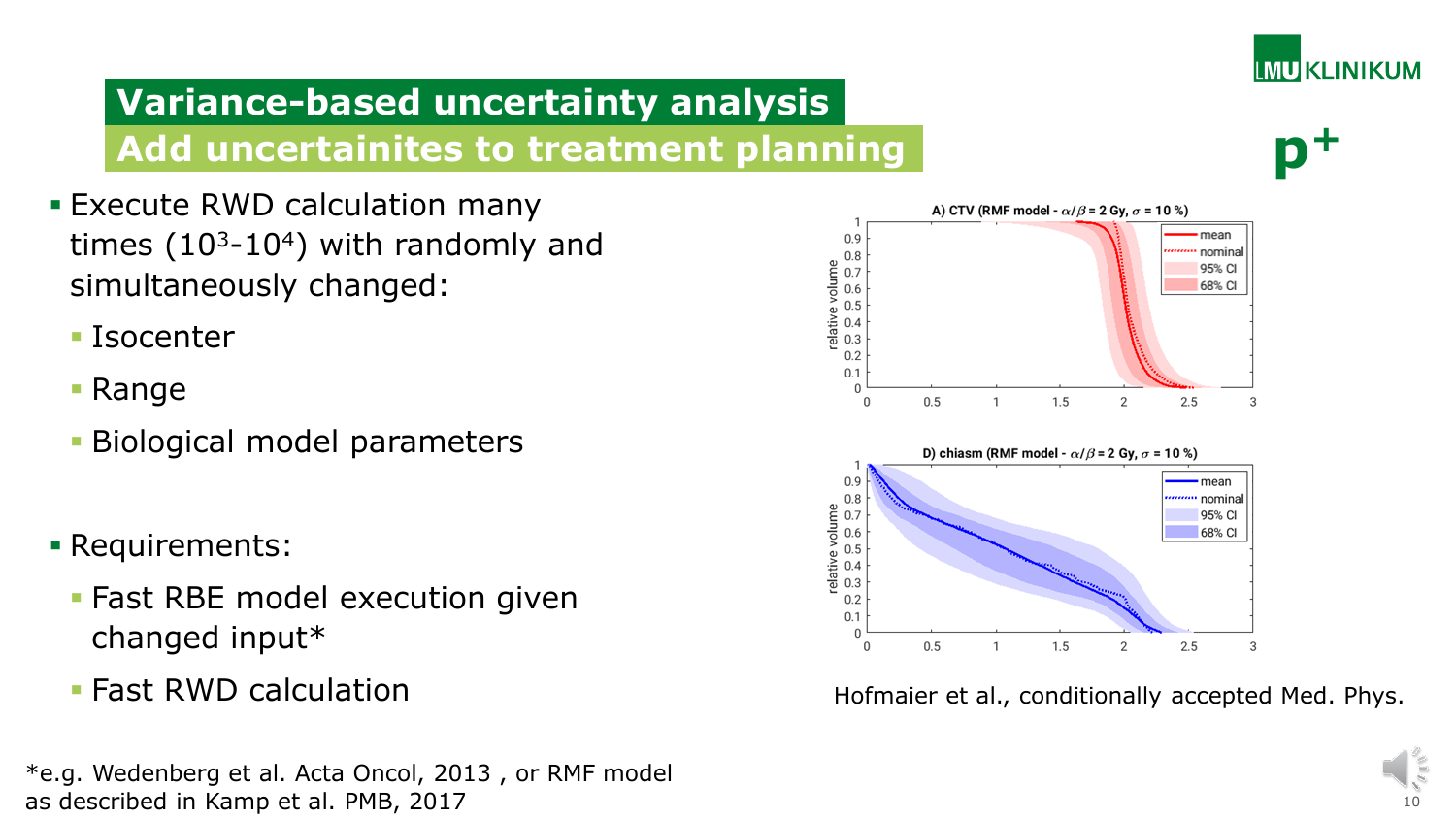

**p+**

# **Variance-based sensitivity analysis Break down resulting uncertainties into impact of the input uncertainties**





Missing sectors of pie chart: Interactions between different uncertainties



Titel | Abteilung/Institut | Datum 11 Preliminary results, courtesy of Jan Hofmaier, LMU Munich